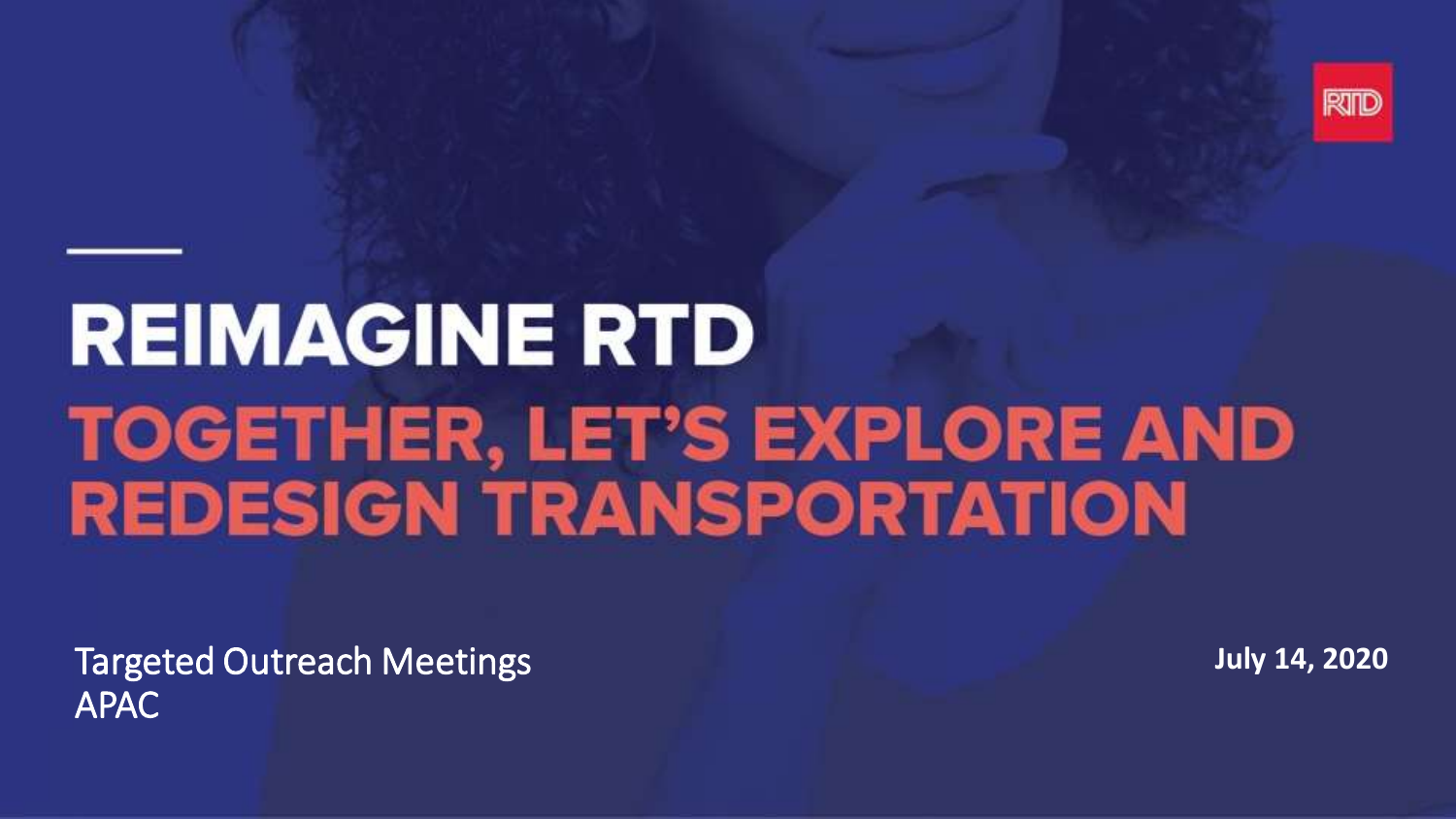#### **Agenda**

- •Overview of Reimagine RTD
- Your Feedback
- •Public Engagement and Outreach
- •Next Steps/ Questions?

[www.RTD-Denver.com/Reimagine](http://www.rtd-denver.com/Reimagine)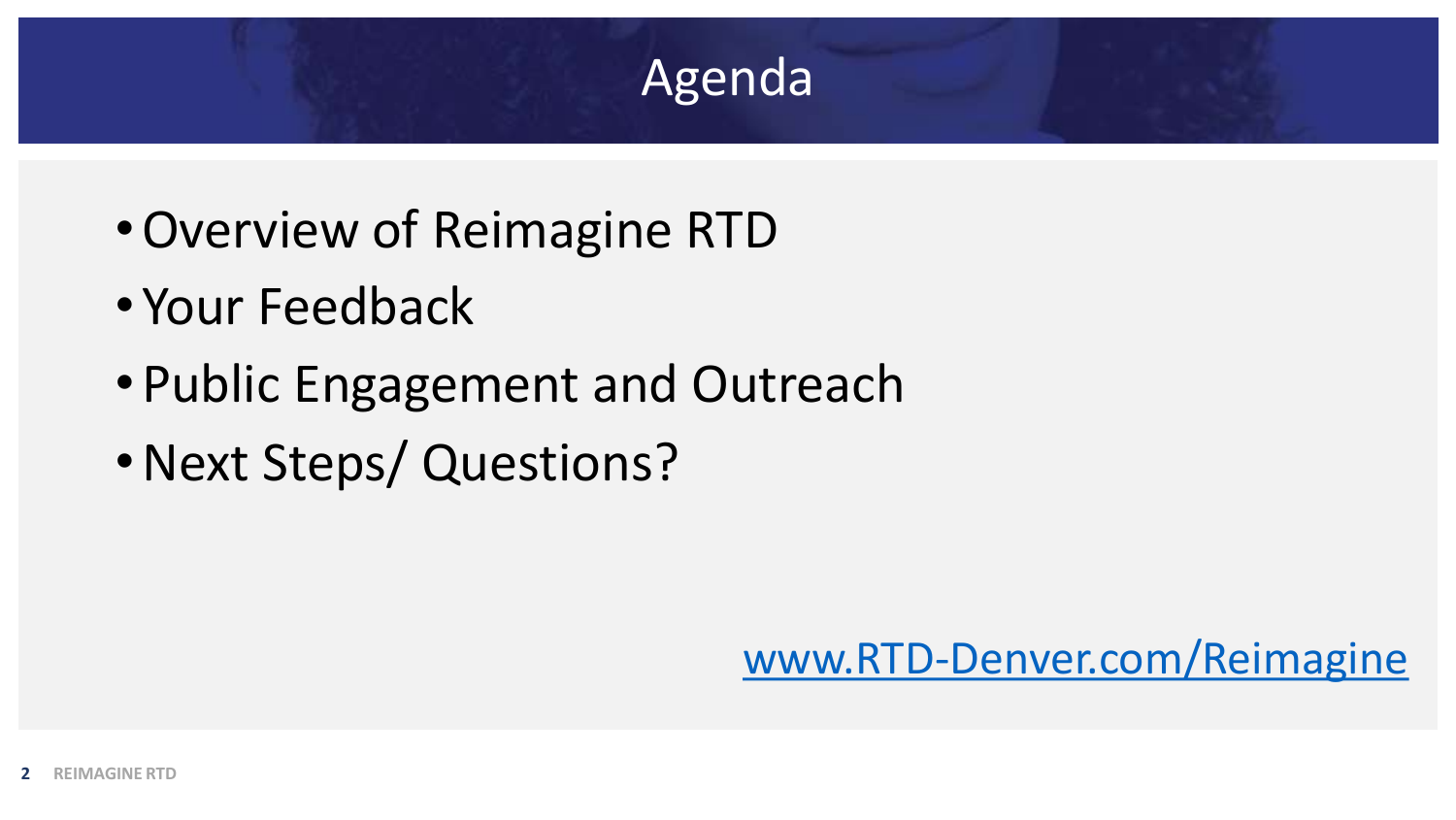## Reimagine RTD Overview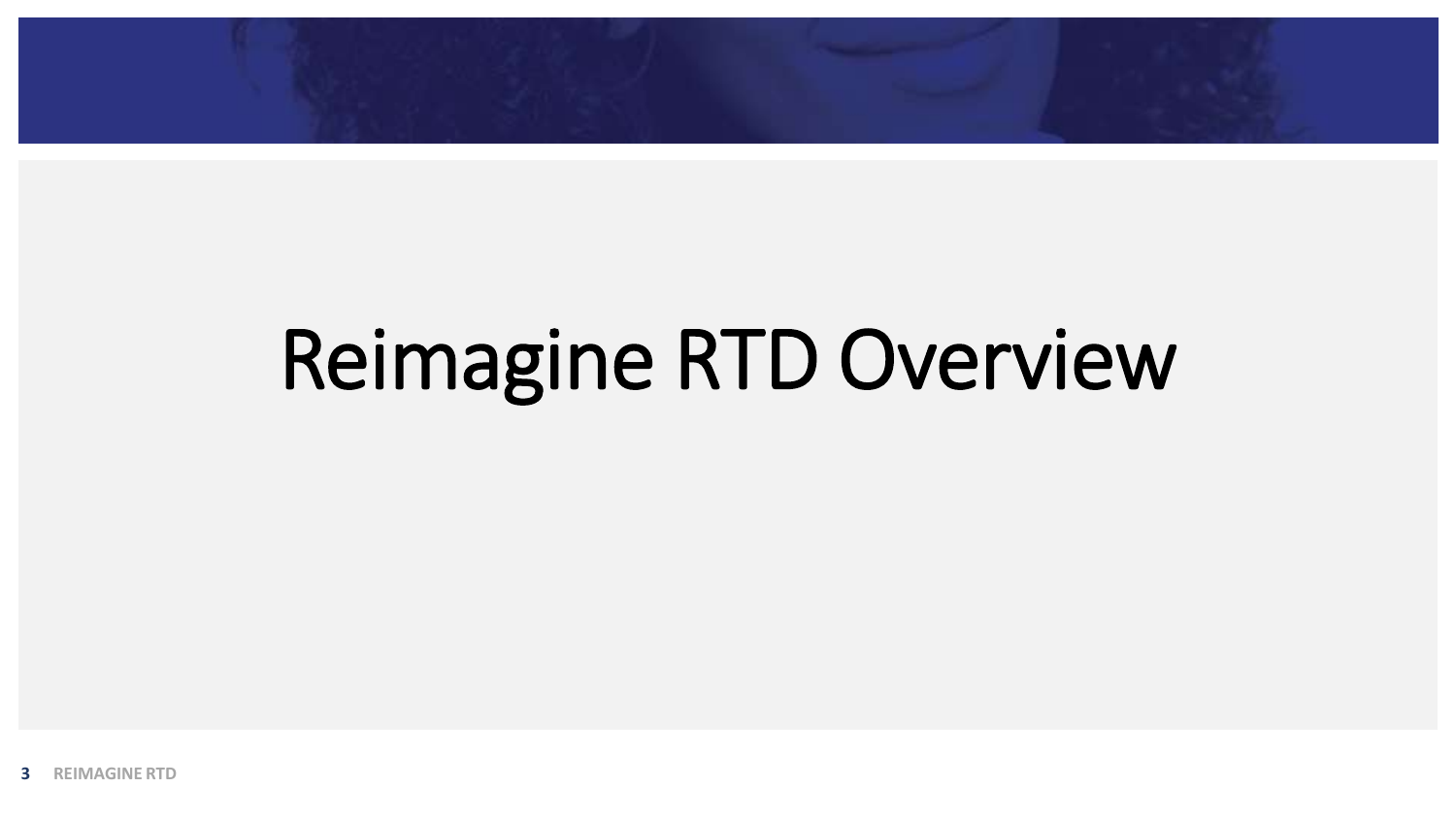#### What is Reimagine RTD?

- Objective, data-driven process to engage with **you** to
	- o Address current challenges
	- o Determine RTD's role in meeting the long-term transit needs of our region

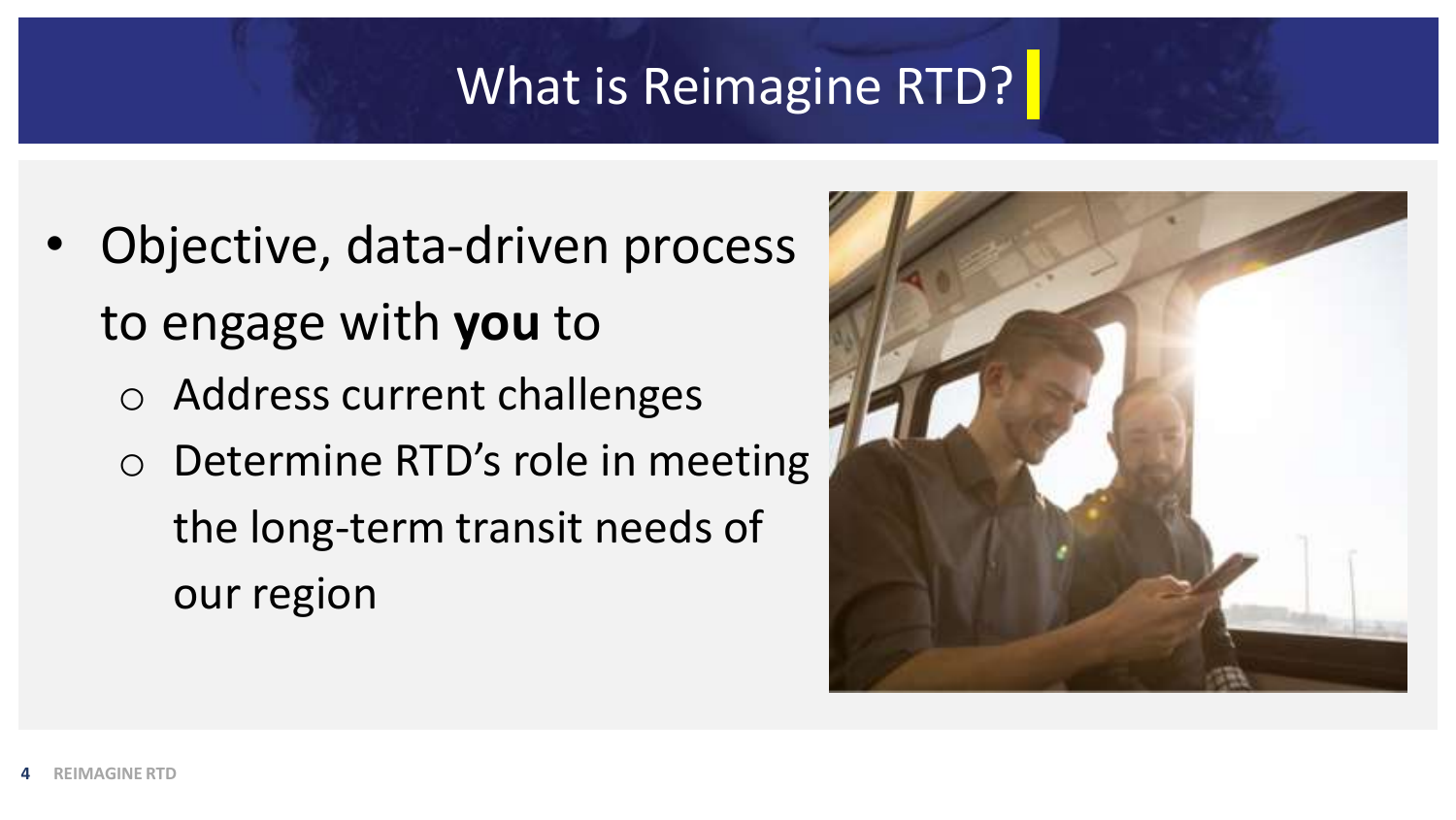#### Reimagine RTD: Short-Term and Long-Term Objectives

- **System Optimization Plan:** Determine how and where we should provide transit service with our limited resources (to be implemented in 2021)
- **Mobility Plan for the Future:** Identify long-term strategies (i.e., between now and 2050) to address the future mobility needs of the region

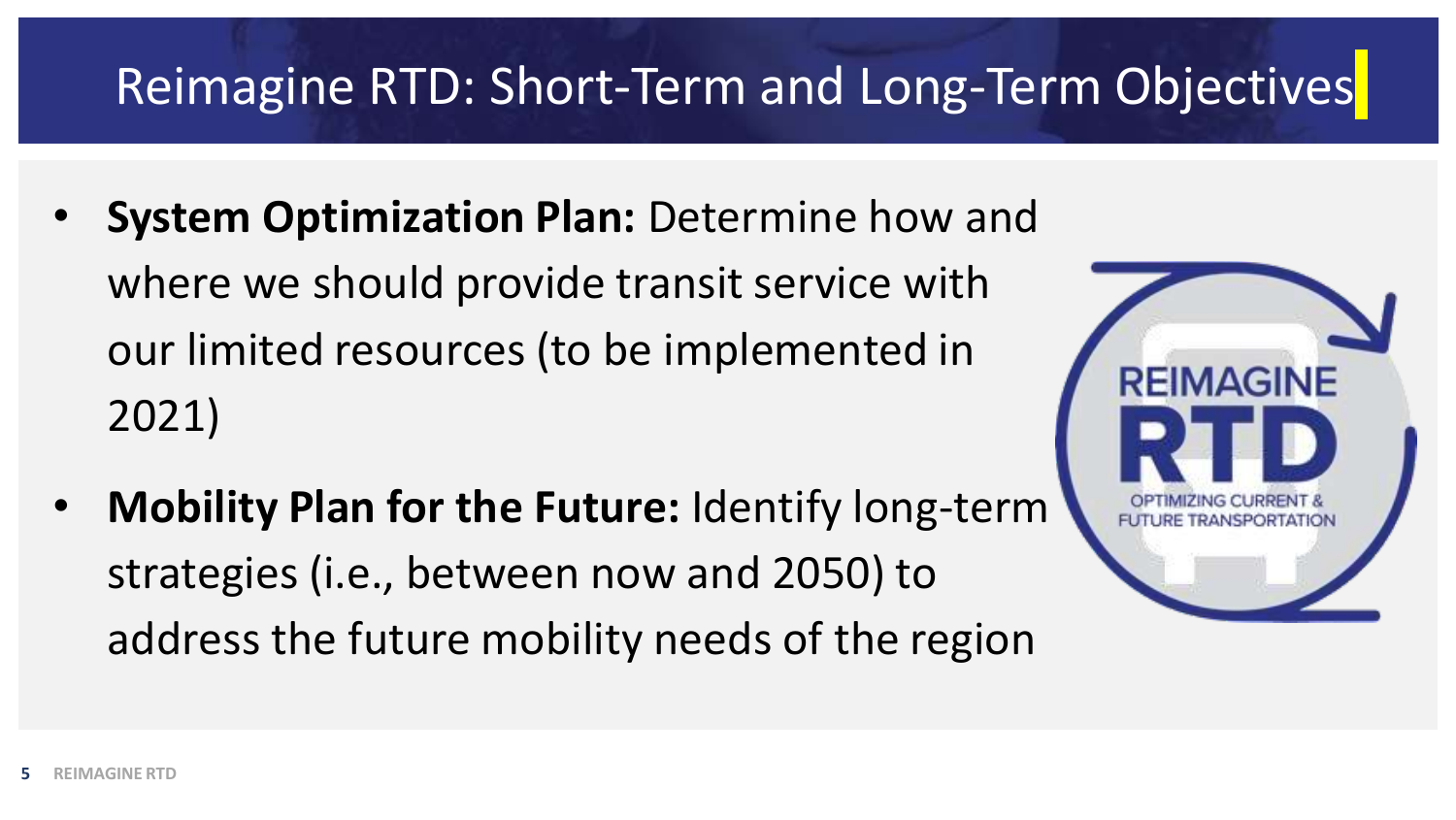### RTD's Current Challenges

- Reductions in ridership resulting from the COVID-19 pandemic
	- o As a part of the Reimagine RTD project, RTD was already evaluating our current bus and rail services when the COVID-19 pandemic hit
	- o Develop a financially sustainble service plan
- Budget cuts due to lower sales and use tax
- Need for a long-term vision for the future

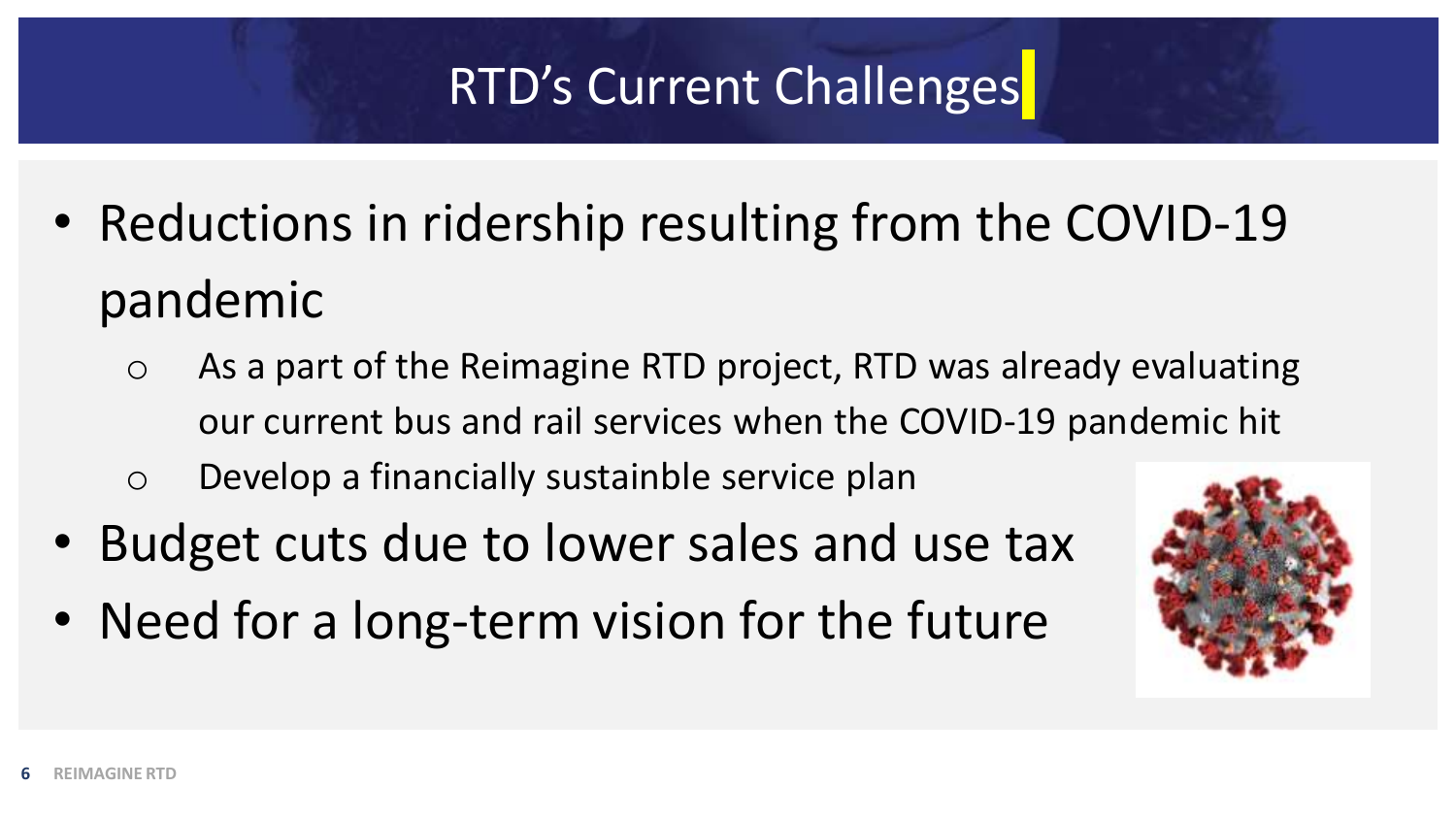### Key Elements of Reimagine RTD



**Evaluate Current System and Determine What RTD Can Afford (Ongoing)**



**Seek Your Input on Priorities and Draft System Optimization Plan (Fall 2020)**



**Implement System Optimization Plan Starting in January 2021**



**Create a Mobility Plan for the Future (Summer 2021)**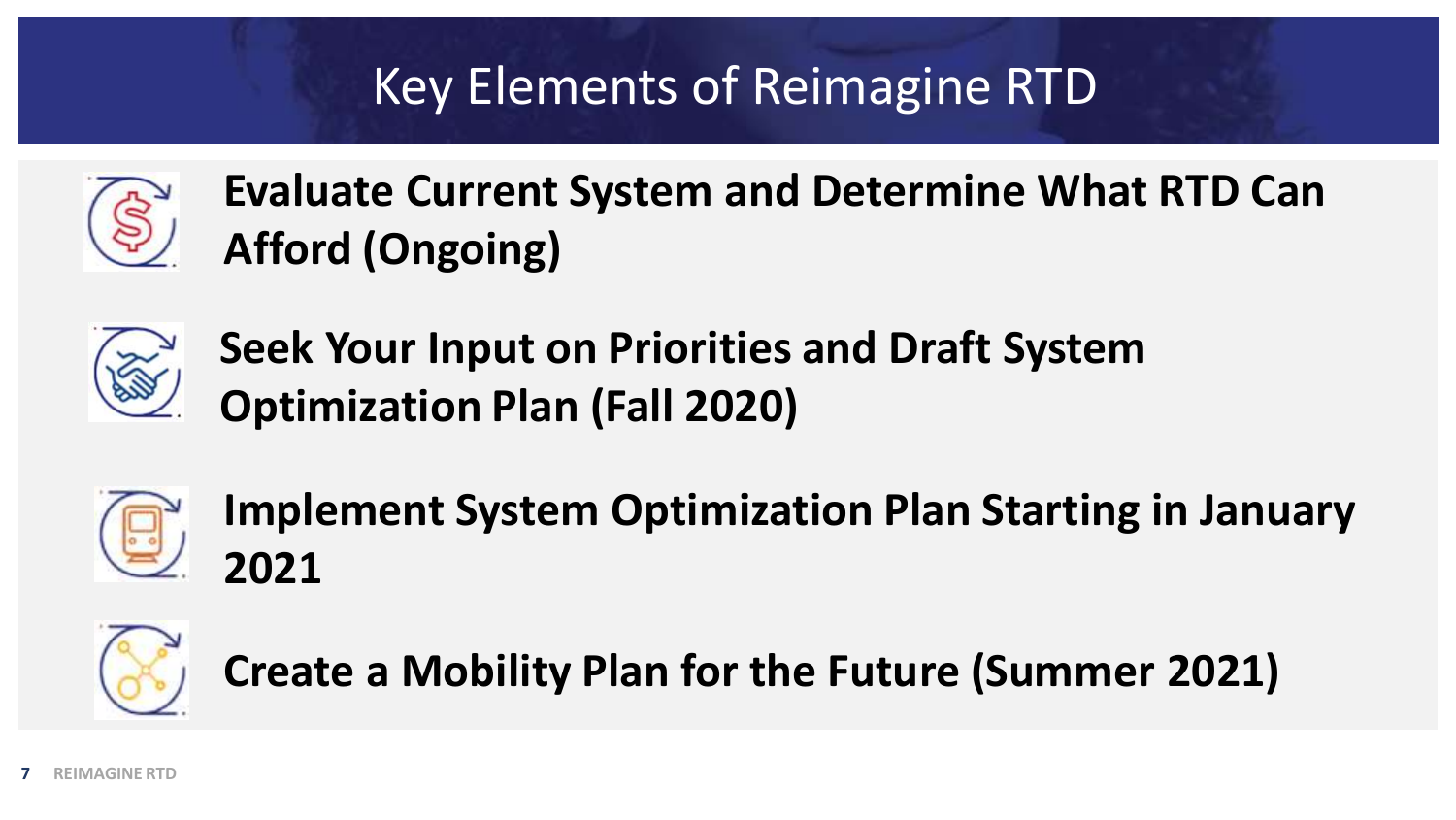#### **We Are Starting With a Simple Question…**

#### • **How Should RTD Define Success?**

- o Competitive and reliable service
- o Frequent service
- o Mobility options for those who rely on RTD's transit services
- o Partnerships and connections for the first and last mile
- o High ridership
- o Ability to travel throughout the District
- o Reduced/lower bus emissions

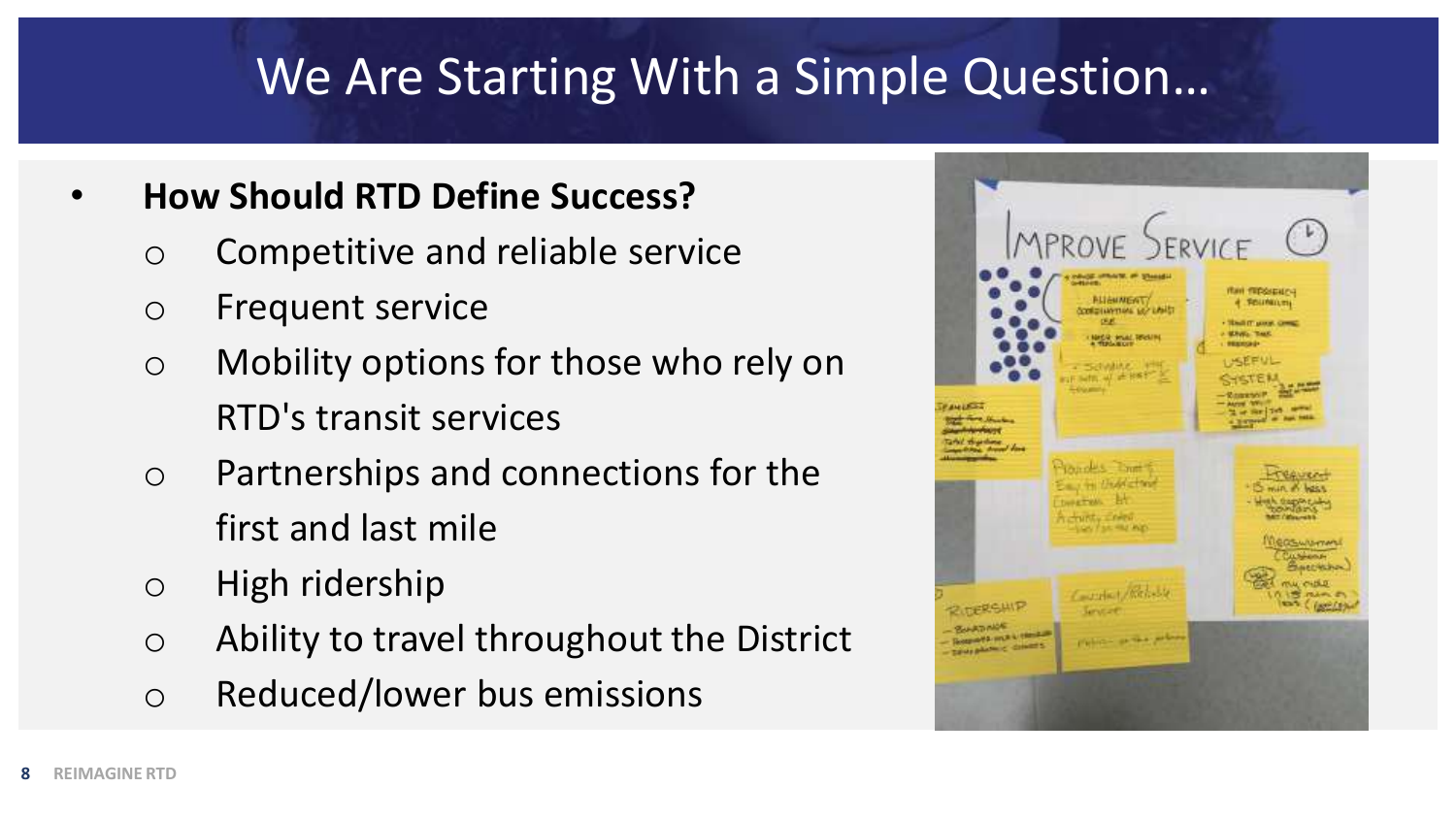#### Feedback Will Be Used to Develop a Draft SOP in the Fall



- Scenarios provide an opportunity to evaluate tradeoffs
- Ultimate objective is to find an appropriate balance between the competing scenarios that reflects the impacts of reduced revenues and ridership resulting from the pandemic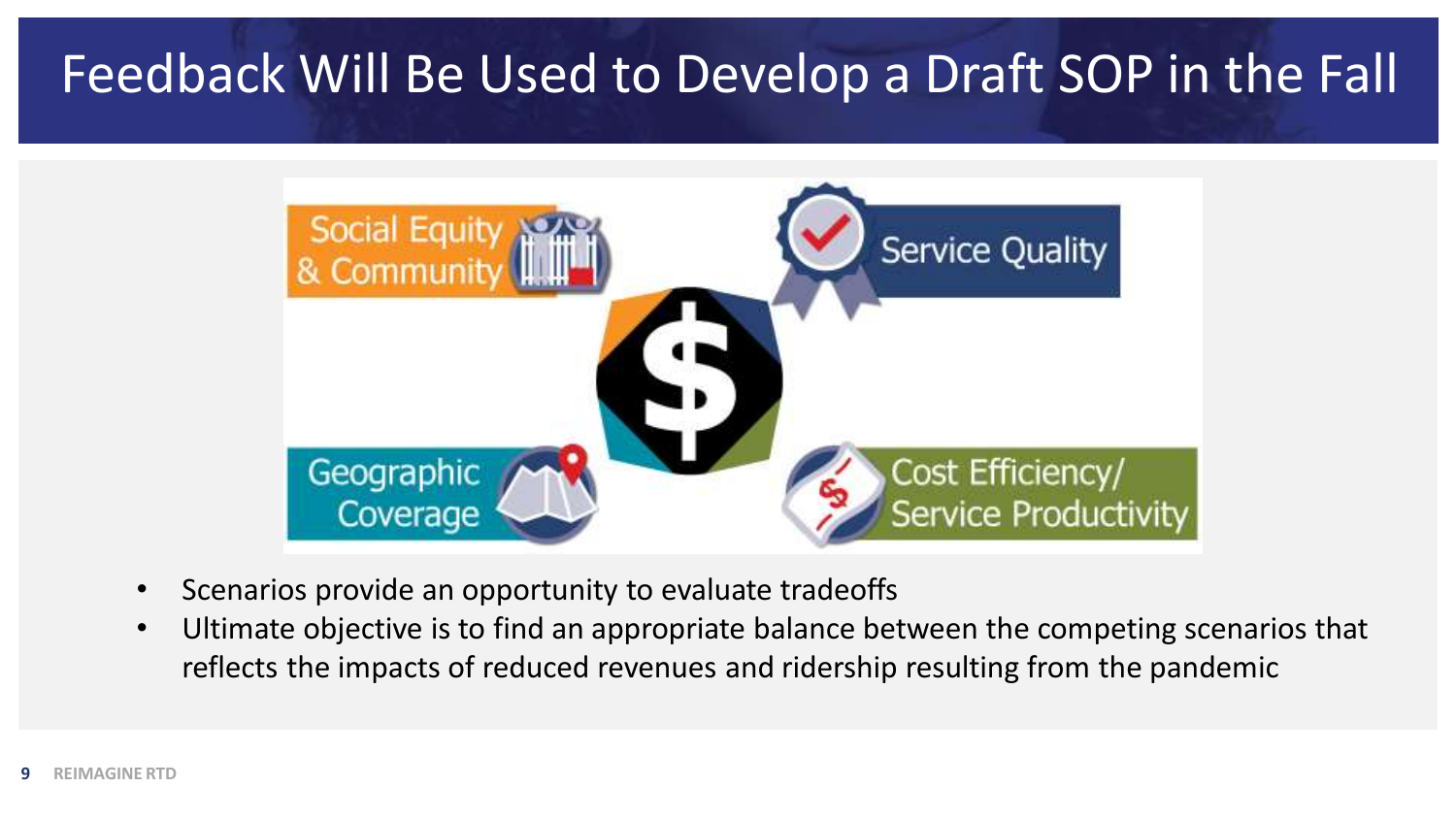

# We Would Like Your Thoughts!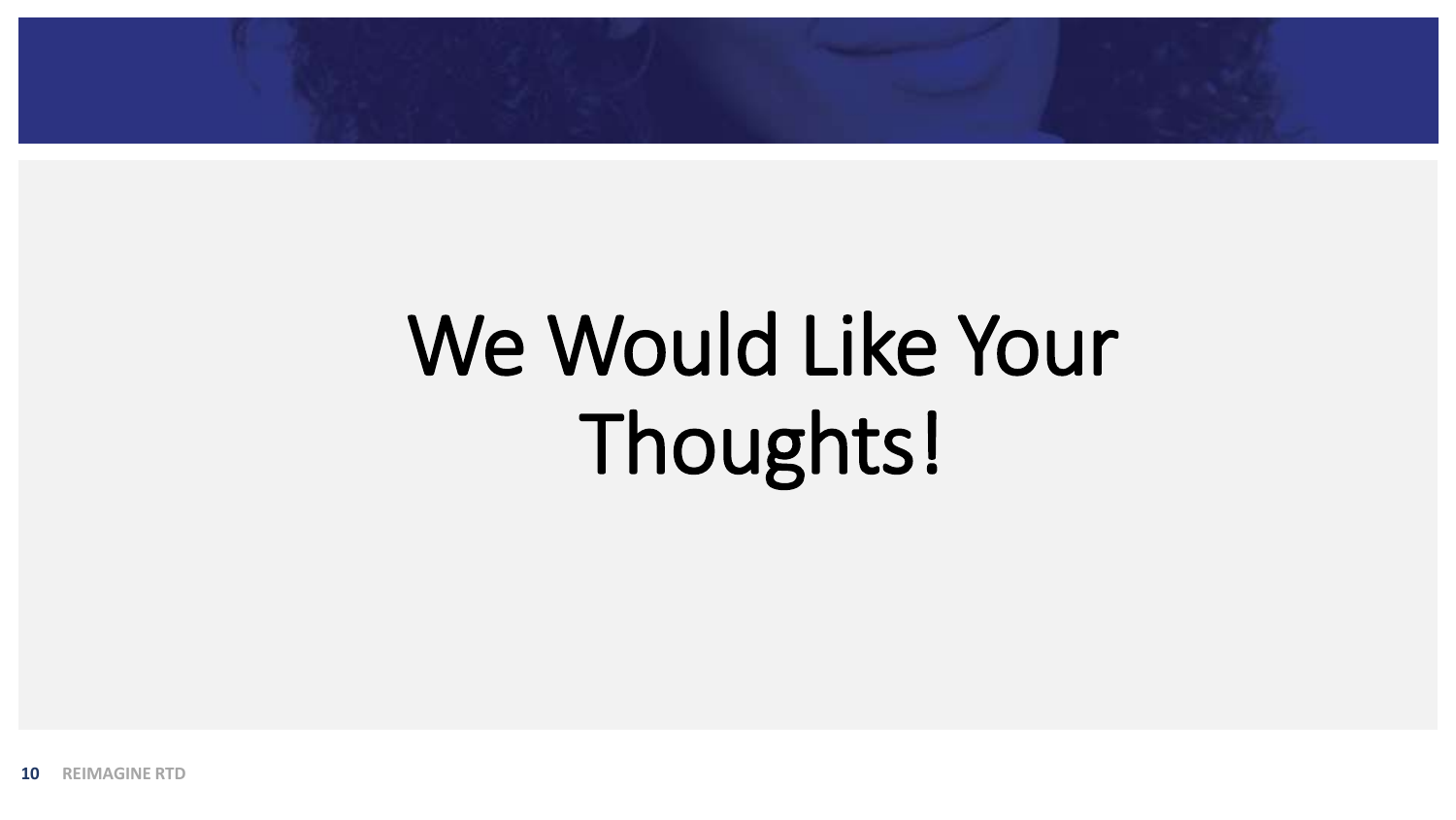#### **Why Are We Here?**

- RTD is committed to conducting extensive outreach for Reimagine RTD
	- o Your organization can offer unique insights into the needs/concerns of our riders
- What should RTD's priorities be moving forward as we
	- o Face large budget shortfalls
	- o Make tough decisions about where to invest our scarce resources

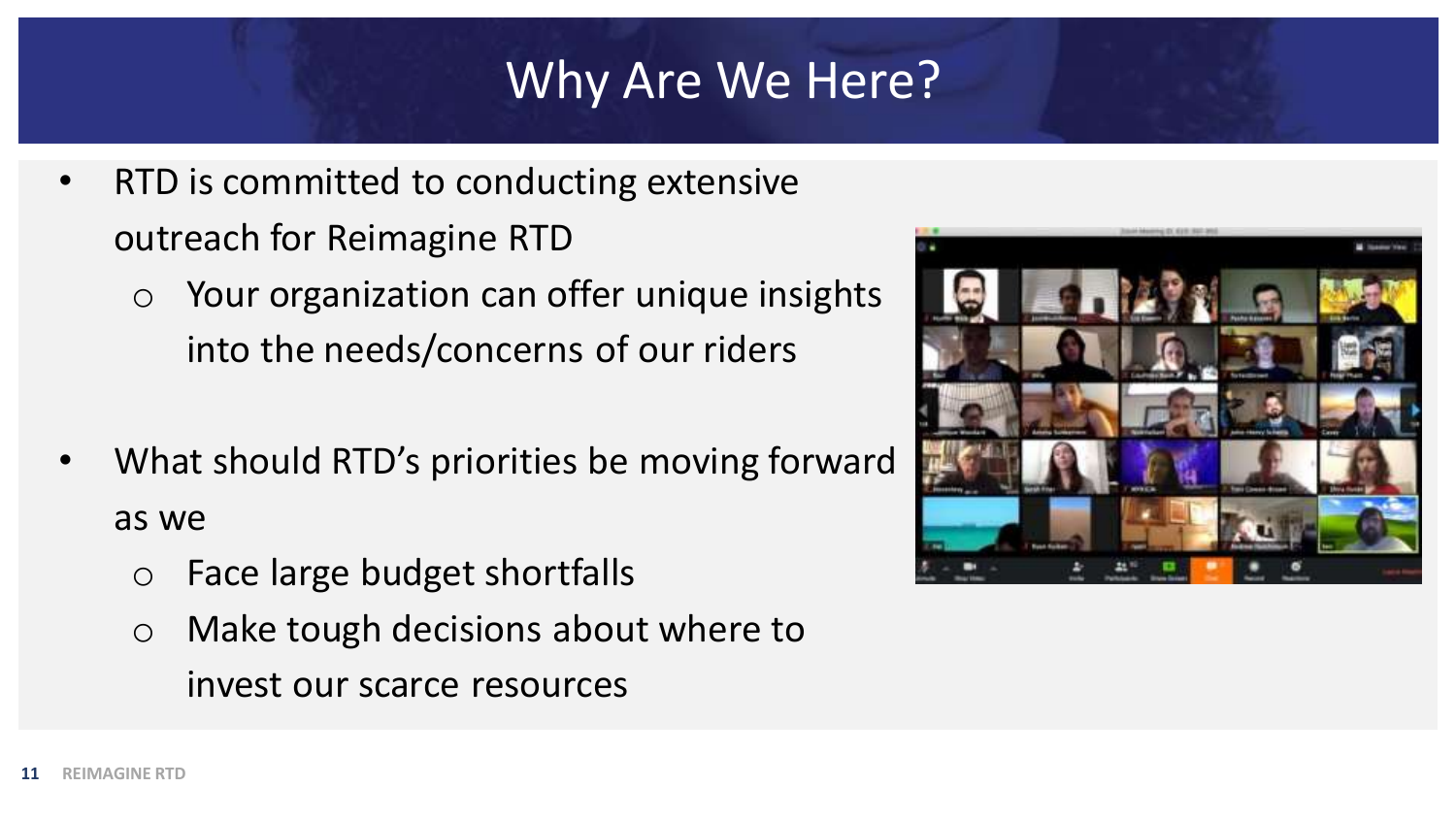### What Should RTD's Priorities Be – and Why?

- **1. Long service hours** Services run throughout the entire day, including early mornings and late nights
- **2. Fast Trips** Services get riders where they need to go quickly and with minimal transfers
- **3. Convenient stop locations** Vehicles stop in locations that allow riders to access their destinations easily and quickly
- **4. Reliable service** Services arrive when expected, and riders experience minimal delays during trips
- **5. Easy transit connections** Passengers can access other transit services easily and seamlessly, including transfers and connections
- **6. Frequent service** Vehicles arrive often so riders do not have to wait a long time
- **7. Equitable access** Service focuses on providing access to low-income, elderly, disabled, and other individuals who depend on public transit
- **8. Geographical access** Services are focused on covering the entire region – including the suburbs
- **9. High ridership-based services** Services are focused on covering areas with the most riders
- **10. Resource efficiency** The transit agency uses its resources efficiently so that every dollar it spends results in maximum ridership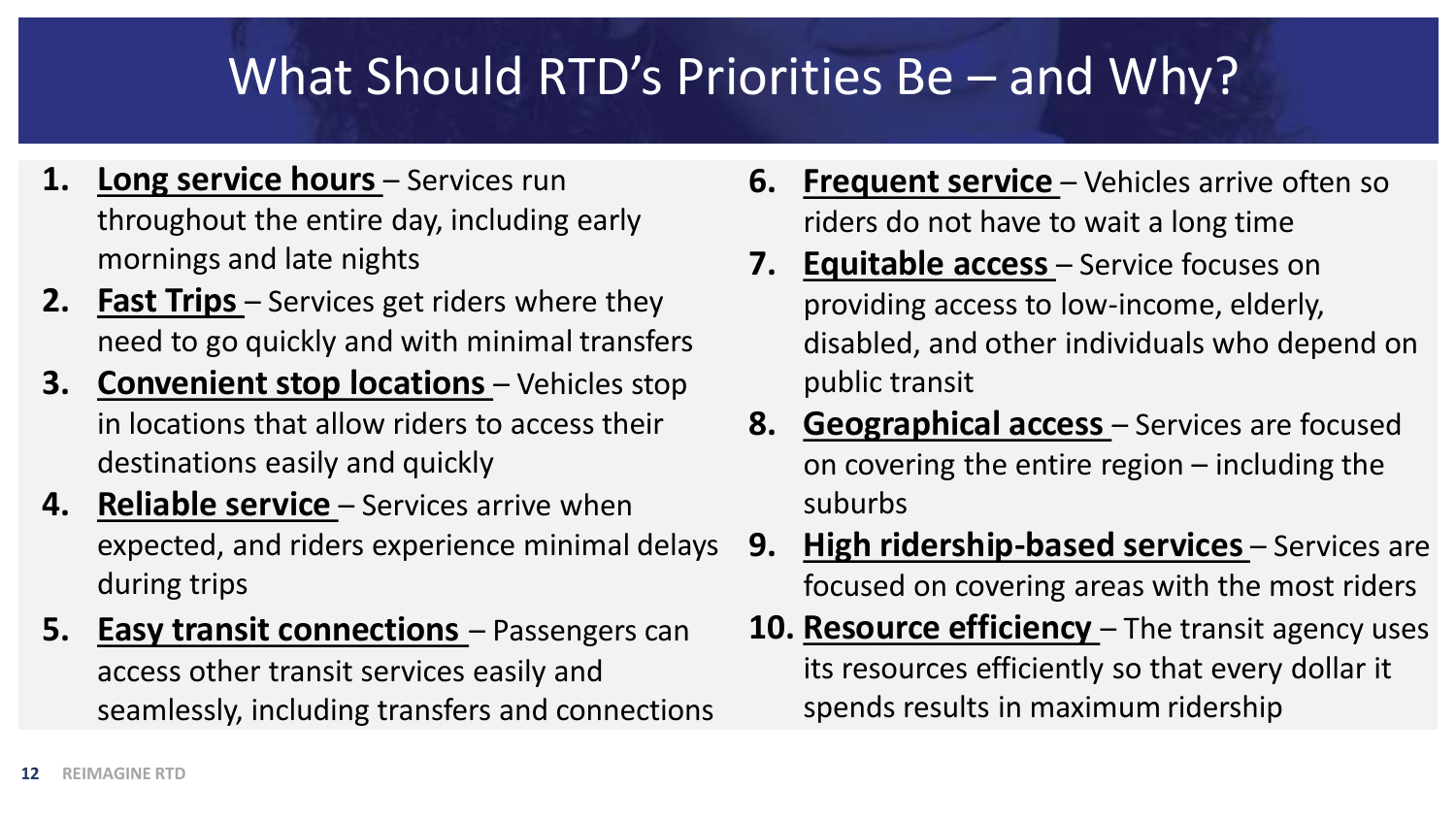

## Public Engagement and **Outreach**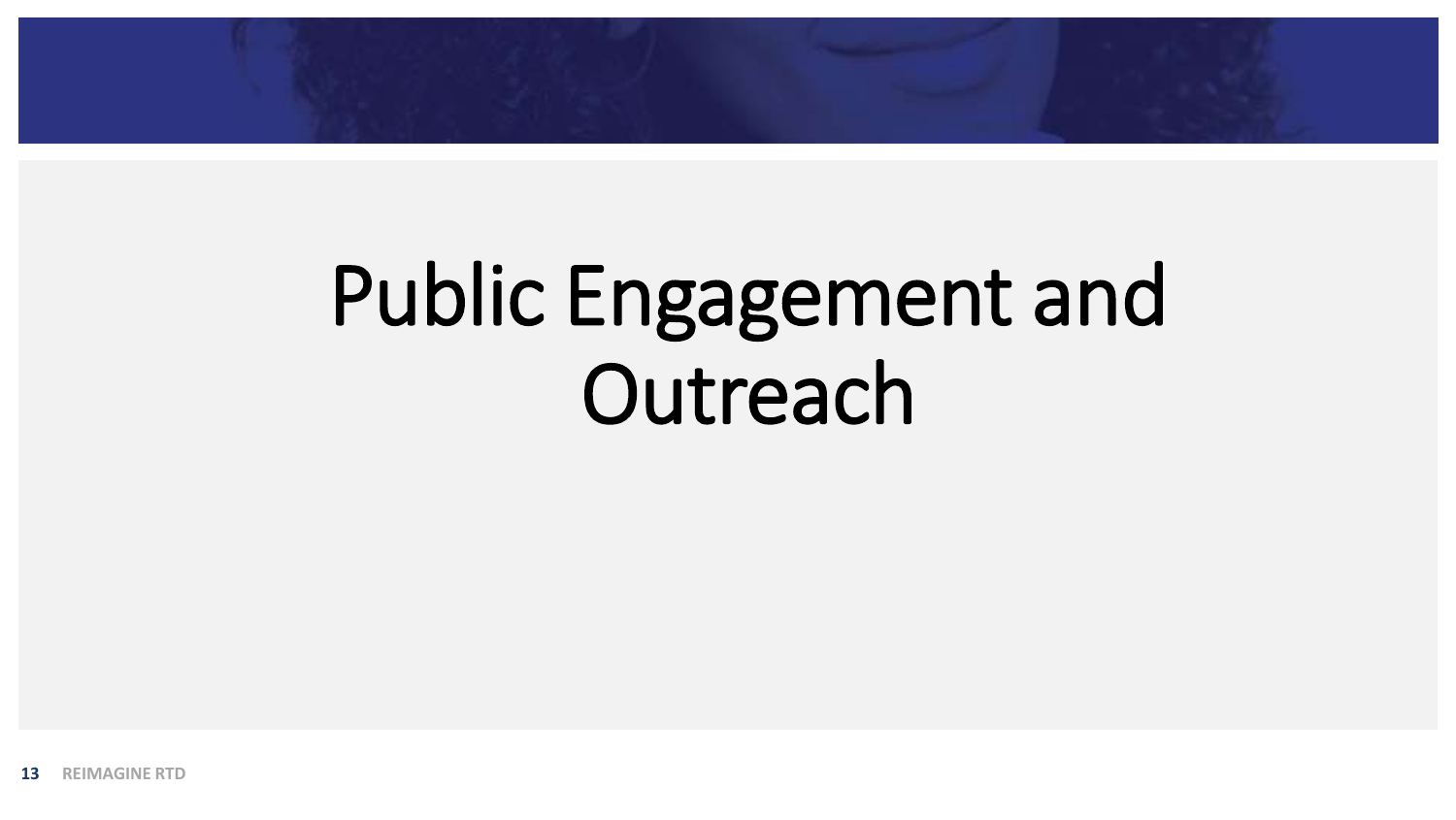#### **Phases of Public and Stakeholder Engagement**

- **Phase 1 (ongoing)**  Educate about Reimagine RTD process and benefits
- **Phase 2 (beginning now)** Seek inputs on service priorities, potential scenarios and how to balance trade-offs
- **Phase 3 (Summer/Fall 2020)**  Review draft Systems Optimization Plan (SOP) and request feedback on specific routes, frequencies and types of services